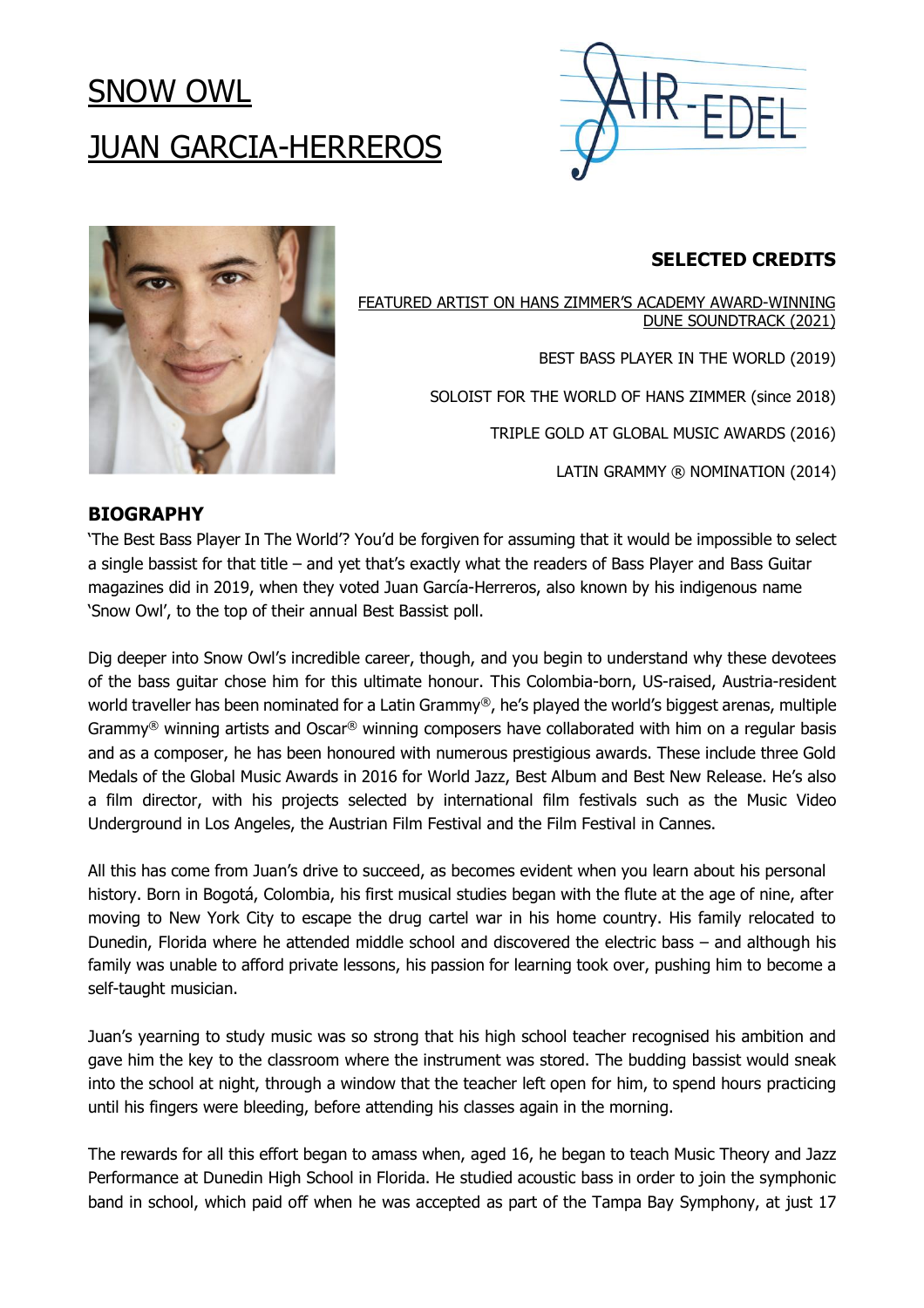years of age. At the same time, he competed in New Orleans during the Berklee College of Music Scholarship Tour and received one of Berklee's coveted awards, enabling him to attend the prestigious school in Boston. His instructors included the world-renowned bass gurus Bruce Gertz, Joe Santerre, Rich Appleman and Oscar Stagnaro.

Aged 21, Juan returned to New York City to pursue a professional music career. Surrounded by a diversity of musical styles, Juan was able to adapt his playing to all music formats – whether jazz, pop, funk, salsa, rock, classical, metal or avant-garde – without compromising the integrity of his own, unique sound. Performances with artists as diverse as Elton John and Christina Aguilera soon established his reputation and in 2004 he relocated to Vienna, Austria, to begin a new phase of his career as a soloist and musical director. It was also in the heart of this historical city that Juan's lifelong dream of studying orchestral works from the great European composers came to fruition.

A few years later he was asked to join Tomek Productions' annual 'Hollywood in Vienna' Film Music Gala. Within 8 editions of the prestigious event Juan collaborated with award winning composers, conductors and artists such as Hans Zimmer, Lalo Schifrin, James Horner, Randy Newman, James Newton Howard, Alexandre Desplat, David Newman, Al Jarreau, Lisa Gerrard and Vienna's Radio Symphony Orchestra. The Gala is regularly featured on worldwide television and has been viewed over 100 million times on Youtube alone.

In recent years Snow Owl has elevated his musical endeavours to the level of international philanthropy. His 2014 Latin Grammy<sup>®</sup> nomination in the category of Best Latin Jazz Album had never been previously achieved either by an electric bass player or a Colombian world/jazz musician. In 2016 he brought Austria and Colombia a triple gold medal at the Global Music Awards for Best World Jazz, Best Album and Best New Release.

Now in his prime as a composer and performer, Snow Owl has released a sequence of albums dedicated to raising awareness in his home country, the most recent of which, 'The Blue Road', has been hailed as a masterpiece in the media and by fans around the globe. He has also taken up the electric bass role with none other than Hollywood film music composer Hans Zimmer in the ongoing World Of Hans Zimmer symphonic arena tour, one of the world's most prestigious events.

So – 'The Best Bass Player In The World'? Looks like those magazine readers knew what they were talking about...

# [https://www.the-snow-owl.com](https://www.the-snow-owl.com/)

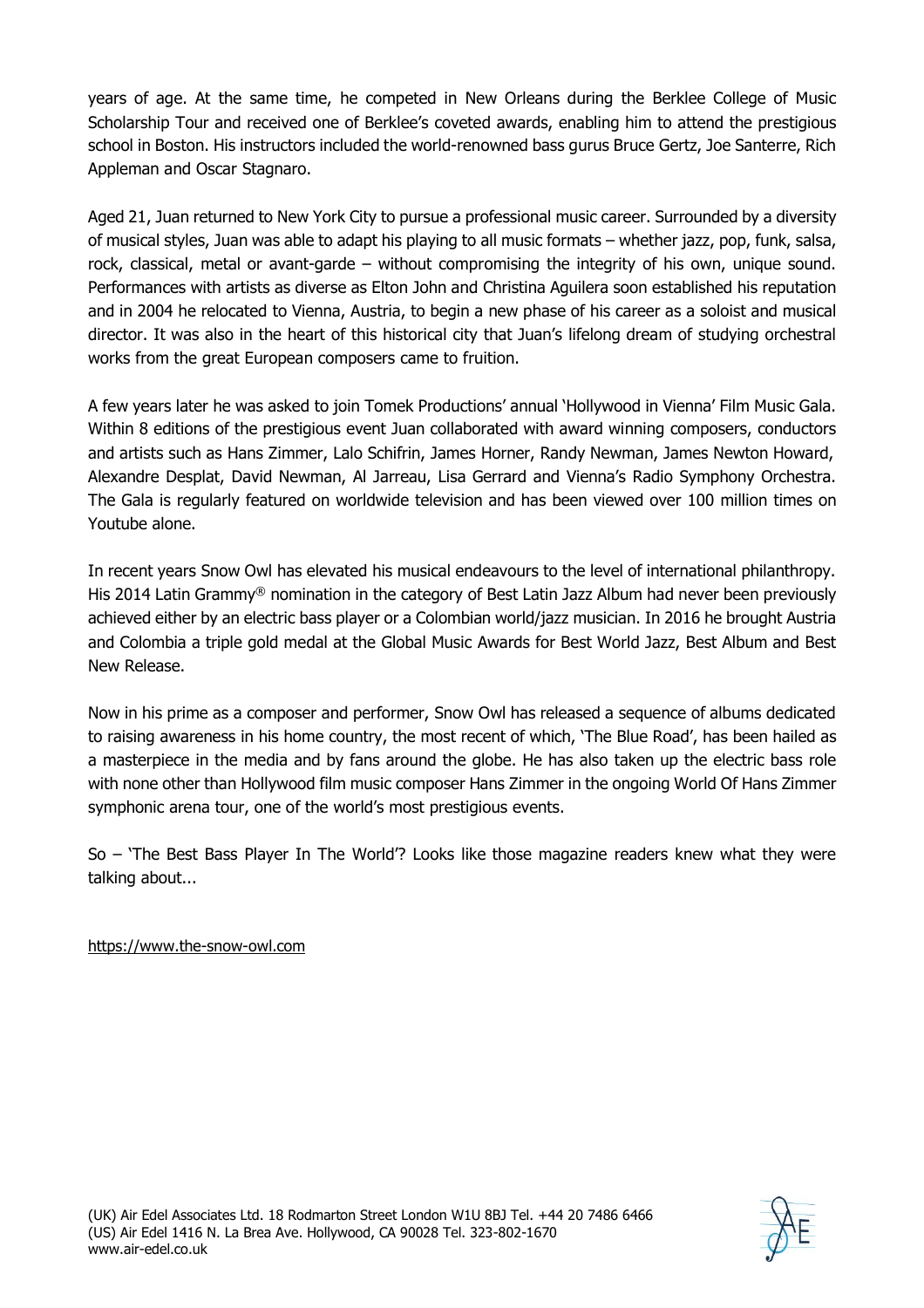# **ALBUM CREDITS**

**The World of Hans Zimmer (2019)** Sony Classical

**Hollywood in Vienna "The World of James Horner" (2016)** Varèse Sarabande Records

**Art of Contrabass Guitar (2010)** Written, Performed & Produced by Snow Owl Inner Circle Music Europe

**The Blue Road (2016)** Written, Performed and Produced by Snow Owl Inner Circle Music Europe

**Normas (2014)** Written, Performed & Produced by Snow Owl Inner Circle Music Europe

**Snow Owl Quartet (2006)** Written & Performed by Snow Owl Produced by Quinton Records

# **FILM CREDITS**

**Dune (2021)** Warner Bros. [US] Featured Artist

**She Became A Thousand Birds (2017)** Written, Produced & Directed by Juan García-Herreros

# **THEATRE CREDITS**

**Anatomy Of A Knucklehead (2000)** Directed by Edwin Lee Gibson Music by Snow Owl

# **AWARDS & RECOGNITIONS**

#### **2019**

Best Bass Player In The World, as voted online by readers of Bass Player and Bass Guitar magazines.

#### **2018**

Soloist for 'The World of Hans Zimmer' - ongoing symphonic concert tour

#### **2017**

The UK's Bass Guitar magazine selected Snow Owl as one of the 82 most influential electric bassists in the history of the instrument.

Selected as a quarter finalist by the Music Video Underground Festival and honoured with a Gold Award by the *International Independent Film Awards* for his animated short film of the song 'She Became A Thousand Birds'. The short film is an homage to Omayra Sanchez and all of the victims from the 1985 volcanic tragedy of Armero in Colombia. The film sets out to inspire a dialogue about the necessity for countries to have disaster prevention installed in high-risk regions.